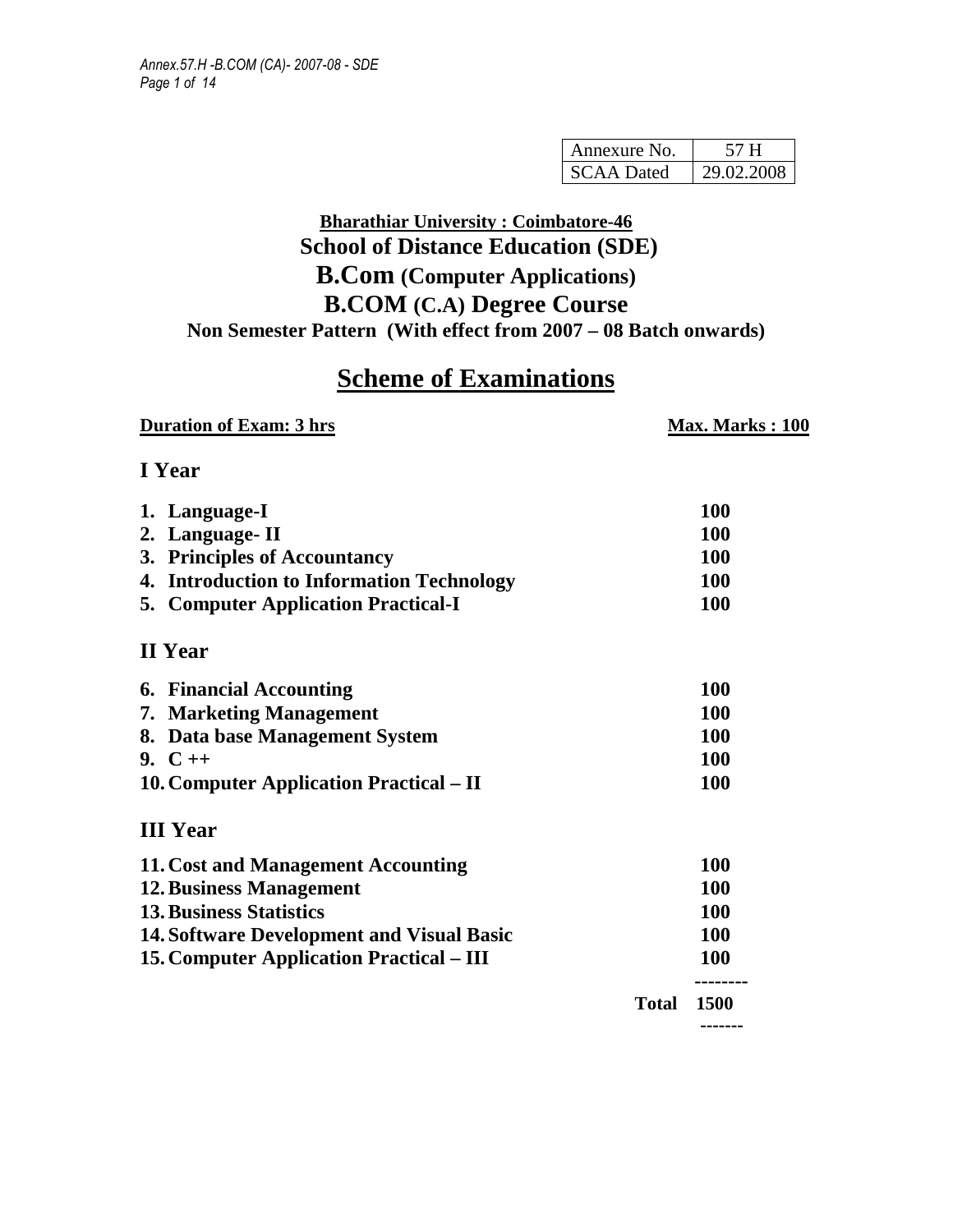## **B.Com CA Course-SYLLABUS PRINCIPLES OF ACCOUNTANCY**

### **Objectives: To make the students learn the Concepts and Conventions of Accounting and Basic Accounting Framework**

#### **CONTENTS:**

- **I Fundamentals of Book Keeping Accounting Concepts and Conventions Journal – Ledger – Subsidiary Books – Trial Balance.**
- **II Final Accounts of a Sole Trader with adjustments Errors and Rectifications.**
- **III Bills of Exchange- Accommodation Bills Average Due Date Account Current.**
- **IV Accounting for Consignments and Joint Ventures**
- **V Bank Reconciliation Statement Receipts and Payments Account, Income and Expenditure Account and Balance Sheet – Accounts of Professionals.**

**Note : Distribution of marks between problems and theory shall be 80% and 20%.** 

#### **Books for Reference:**

- **1**. **N.Vinayakam, P.L.Maniam and K.L.Nagarajan** *Principles of Accountancy* **S.Chand & Company Ltd.,**
- **2. T.S.Grewal** *Introduction to Accountancy-* **S.Chand & Company Ltd.,**
- **3. R.L.Gupta, V.K.Gupta and M.C.Shukla** *Financial Accounting* **Sultan Chand & Sons**
- **4. T.S.Grewal, S.C.Gupta and S.P.Jain** *Advanced Accountancy-* **Sultan Chand & Sons**
- **5. K.L.Narang and S.N.Maheswari** *Advanced Accountancy-***Kalyani Publishers**
- **6. S.K.Maheswari and T.S.Reddy** *Advanced Accountancy-***Vikas Publishers**
- **7. A.Murthy -Financial Accounting Margham Publishers**

**-----------------------** 

### **INTRODUCTION TO INFORMATION TECHNOLOGY**

**Objectives: After the successful completion of the course the students should have knowledge about concepts and principles of IT.** 

### **CONTENTS**

- **I Hardware and Software : Computer systems importance of computers in Business- Data and Information- Data Processing, Data Storage and Data retrieval capabilities - Computer applications in various areas of business-Computer- related jobs in business.**
- **II Types of Computer systems- Micro, Mini, Mainframe and Super Computers. Analog, Digital and Hybrid Computers - Business and Scientific Computer systems - First, second, third and fourth generation Computers, Laptop or notebook Computers - Data Processing Systems- Batch, Online and Real time system - Time sharing , Multiprogramming and Multiprocessing systems - Networking: Local and Wide Area Network.**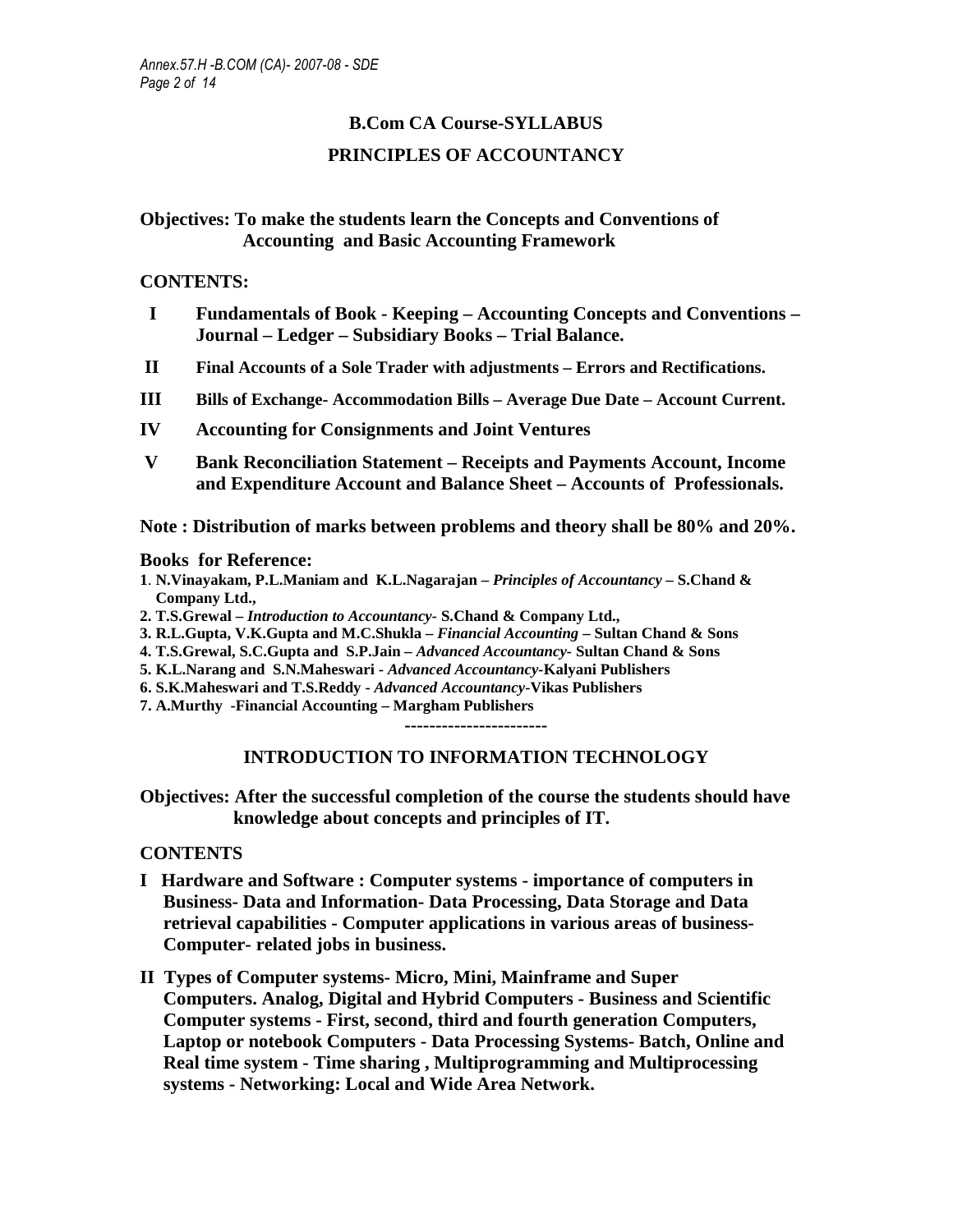- **III Components of Computers Input ,Output and Storage Devices Software: System Software and Application Software; Programming Language-Machine Language- Assembly Language, Higher Level Languages. Flow Chart and Programme Flow Chart - Steps in developing a Computer programme.**
- **IV Operating Systems: DOS, Windows, UNIX, Windows NT, Windows98 E.Commerce. Internet- Extranet- E.mail and its uses - World Wide Websites-Mobile Computers.**
- **V System Analysis and Design Computer based Information System-Transaction Processing - Office Automation-Management Information System-Decision Support Systems - Expert System**

**Books for Reference** 

- **1. Computer and Common Sense-Roger Hunt and John Shellery**
- **2. Using Micro Computers- Brightman and Dimsdale**
- **3. P.C.Software Made Simple-R.K.Taxali**
- **4. Introduction to Computers-Alexis Leon and Mathews Leon**
- **5. Information Technology for Management-Henry C.Lucas**

**------------------------------**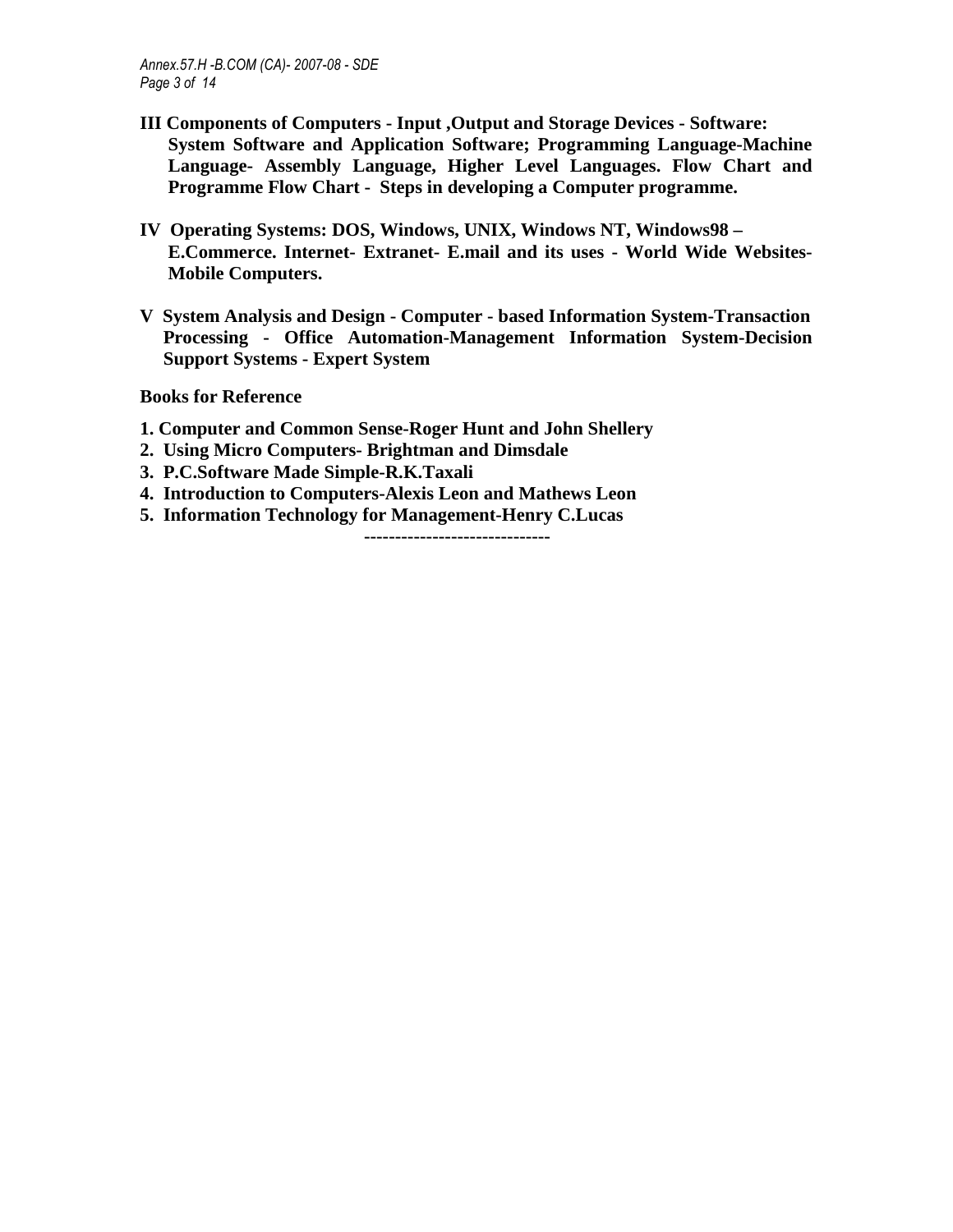### **B.COM CA-SEMESTER I COMPUTER APPLICATION –PRACTICAL I**

### **MS OFFICE**

#### **I-MS WORD**

**1. Type Chairman's speech/ Auditor's report / Minutes/ Agenda and perform the following operations:** 

> **Bold, Underline, Font Size, style, Background color, Text color, Line spacing, Spell Check, Alignment, Header & Footer, Inserting pages and page numbers, Find and Replace.**

- **2. Prepare an invitation for the college function using Text boxes and clip parts.**
- **3. Design an invoice and Account sales by using Drawing tool bar, Clip Art, Word Art, Symbols, Borders and Shading.**
- **4. Prepare a Shareholders meeting letter for 10 members using mail merge operation.**
- **5. Prepare a Wizard by using Wizard/ Templates.**

#### **II-MS EXCEL**

**1. Prepare a mark list of your class (minimum of 5 subjects) and perform the following operations:** 

 **Data Entry, Total, Average, Result and Ranking by using arithmetic and logical functions and sorting.** 

**2. Draw the different type of charts (Line, Pie, Bar) to illustrate year-wise performance of sales, purchase, profit of a company by using chart wizard.** 

### **III-MS POWERPOINT**

- **1. Design presentation slides for a product of your choice. The slides must include name, brand name, type of product, characteristics, special features, price, special offer etc. Add voice if possible to explain the features of the product. The presentation should work in manual mode.**
- **2. Design slides for the headlines News of a popular TV Channel. The Presentation Should contain the following transactions:**

 **Top down, Bottom up, Zoom in and Zoom out. The presentation should work in custom mode.** 

### **IV-MS ACCESS**

- **1.** Prepare a payroll for employee database of an organization with the following Details: **Employee id, Employee name, Date of Birth, Department and Designation, Date of appointment, Basic pay, Dearness Allowance, House Rent Allowance and other deductions if any. Perform queries for different categories.** 
	- **2. Create mailing labels for student database which should include atleast three Table must have atleast two fields with the following details:**

 **Roll Number, Name, Course, Year, College Name, University, Address, Phone Number.**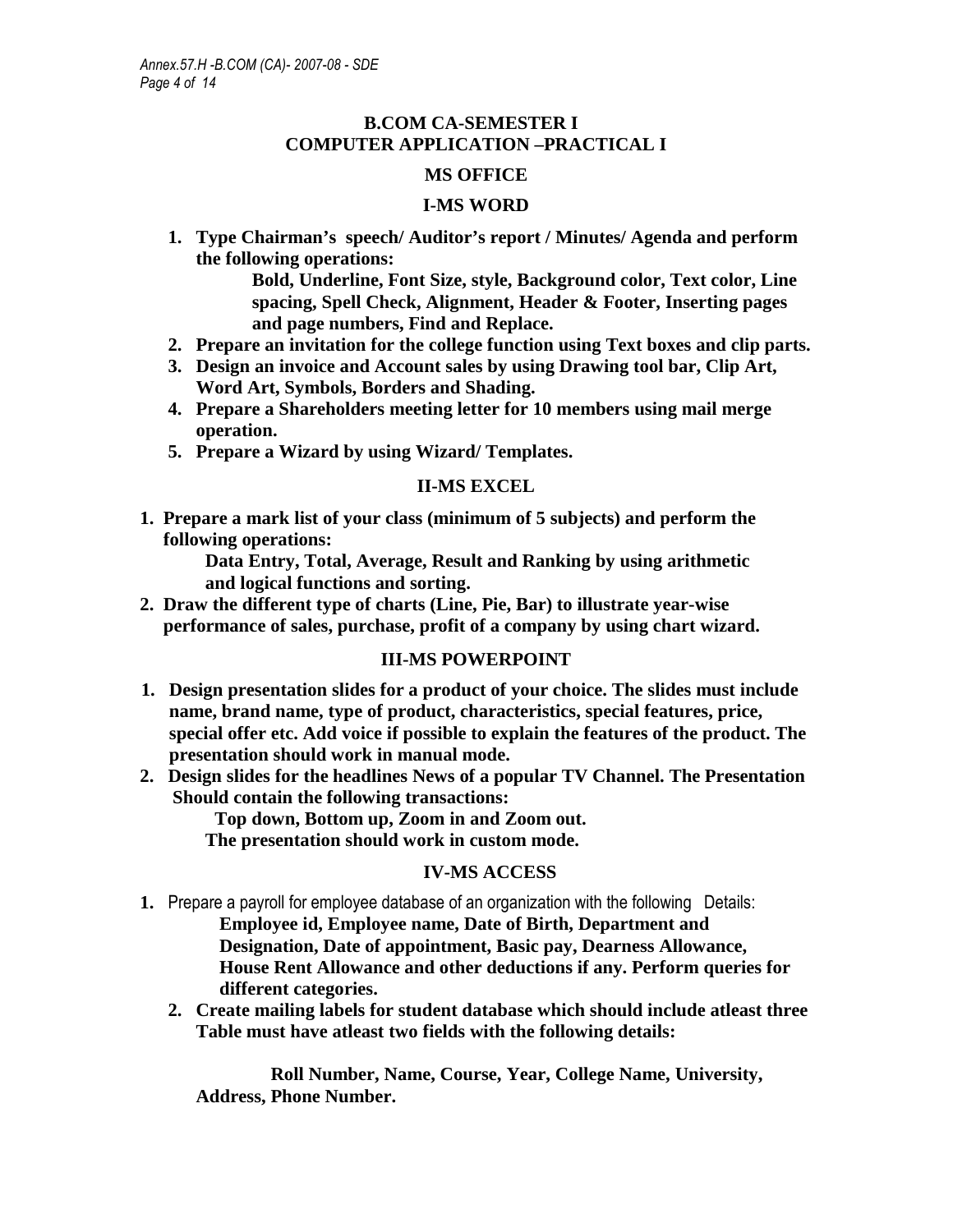# **Financial Accounting**

- **Objective :** To expose the students to the accounting procedure of partnership firms and allied aspects of accounting.
- **Unit I** Depreciation Methods of Depreciation: Straight Line Method Written Down Value Method – Sinking Fund Method – Annuity Method – Insurance Policy Method.
- Unit II **Royalties Minimum Rent Short Working Recoupment Strike** Period (excluding Sub-lease)
- Unit III Single Entry System Meaning Features Statement of Affairs Method and Conversion Method
- **Unit IV** Partnership Accounts Admission of a Partner Retirement of a Partner Death of a Partner.
- Unit V Dissolution Insolvency of a Partner Garner Vs Murray Piece Meal Distribution.

Note: - Distribution of Marks: Theory- 20% and Problems-80%

| 1. Advanced Accountancy | $\sim$ $-$       | S. P. Jain & K. L. Narang. |
|-------------------------|------------------|----------------------------|
| 2. Advanced Accounting  | $\sim$ 100 $\mu$ | M.C. Shukla.               |
| 3. Advanced Accounting  | $\sim$ 10 $\pm$  | S.N. Maheshwari.           |
| 4. Advanced Accounting  | $\sim 100$       | M.A. Arulanandam           |
|                         |                  | K.S. Raman.                |
| 5. Advanced Accounting  | -                | R.L. Gupta and Rathaswamy. |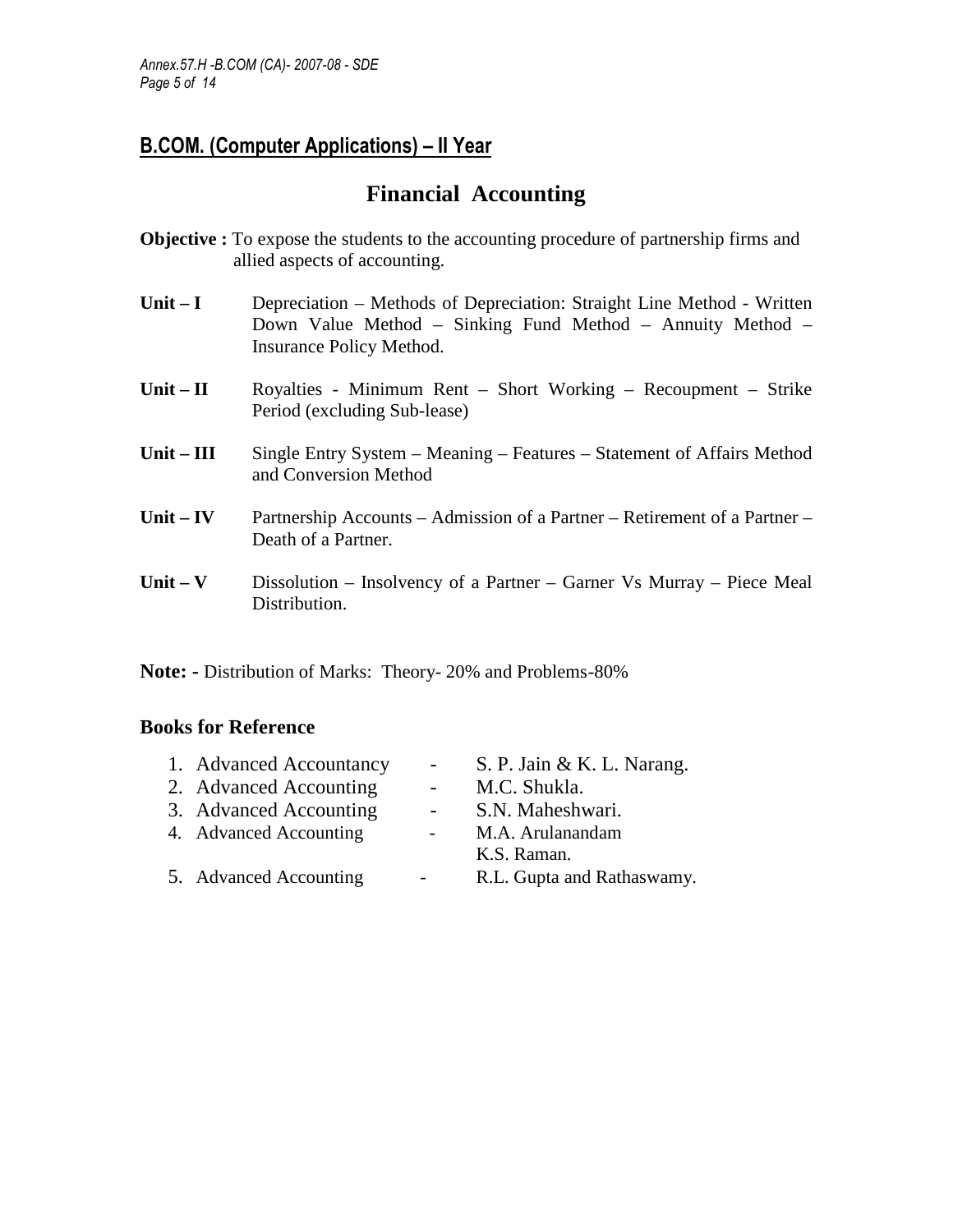## **Marketing Management**

**OBJECTIVE :** To endow the students with the knowledge of Marketing Management.

### **Unit – I**

Market – Marketing – Definition – Object and Importance of Marketing - Evolution of Concept of Marketing - Recent Development in Marketing Concept – Marketing Functions – Approaches to the Study of Marketing - Market Segmentation- Basis – Criteria – Benefits.

### **Unit - II**

Product Policy- Product Planning and Development - Product Life Cycle – Product Mix-Distribution Channels- Types of Channels – Factors Affecting Choice of Distribution-. Branding – Features – Types – Functions. Packaging – Features – Types – Advantages – Brand Name and Trademark.

### **Unit – III**

Pricing – Definition – Objectives – Factors Affecting Price Determinations – Methods of Setting Prices – Cost – Demand and Competition.- Pricing Policies and Strategies.

### **Unit – IV**

Sales Promotion – Objectives and Importance of Sales Promotion – Personal Selling – Advertising – Meaning – Objectives – Functions and Importance – Kinds of Media – Direct Marketing – Multi-level Marketing.

### **Unit – V**

Retail Marketing – Methods – Problems – Retail Marketing in India - Marketing of Services – E–Marketing – Marketing Ethics – Consumerism – Meaning – Evolution – Types of Exploitation – Consumer Rights – Laws Protecting the Consumer Interest – Consumer Protection Acts – Consumer Courts.

- 1. **R.S.N. Pillai & Bagavathi**, "Modern Marketing Principles and Practices", S. Chand & Co PV Ltd, New Delhi, 2004.
- 2. **Dr.Rajan Nair, "**Marketing", Sultan Chand & Sons, New Delhi, 2004
- 3. **Philip Kotler**, "Principles of Marketing", Prentice Hall of India, New Delhi, 2006.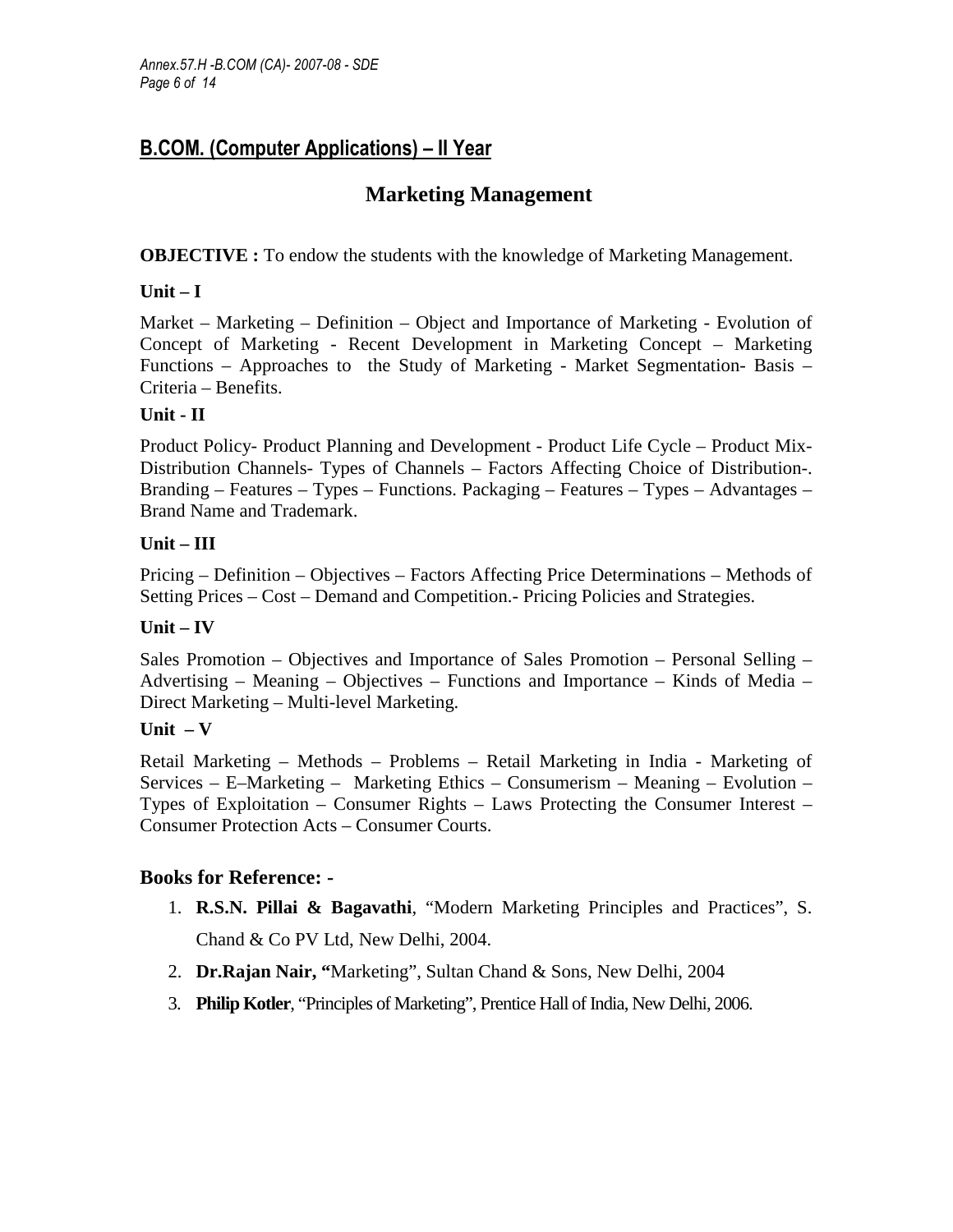### **Data Base Management System**

**Objectives** : To enable the students to learn the data base operations and process

### **Unit – I**

Introduction – Purpose of Database Systems – View of Data – Data Abstraction – Instances and Schemas – Data Independence – Data Models – Object based Logical Models – Physical Data Models – Record based Logical Models – Database Languages – Data Definition Language – Data Manipulation Language – Transaction Management – Storage Management – DBA – Database Users – Structure of an Overall System.

### **Unit – II**

Entity – Relational Model – Basic Concepts – Keys – Entity – Relationship Diagram – Structure of Relational Database – Relational Algebra – Extended Relational Algebra Operations – Modification of the Database – Integrity Constraints.

### **Unit –III**

Introduction to Oracle – Tools of Oracle – Introduction to SQL – Oracle Internal Data Type – Data Definition Language – Data Manipulation Language – Data Control Language – Transaction Control Language – Date Functions – Character Functions – Numeric Functions – Conversion Functions – Miscellaneous Functions – Group Functions – Set Operators – Relating Data through Join Concept.

### **Unit – IV**

Usage of Sub-Queries – Database Objects – View – Synonym – Sequences – Index – Concept of Locking – Types of Locks –  $SOL * Plus Formating Commands - Compute$ Commands – Title Commands – Setting Page Dimensions – Storing and Printing Query Results.

### **Unit – V**

Introduction to PL/SQL – Advantages of PL/SQL – Architecture of PL/SQL Block – Introduction to PL/SQL Block – Attributes – Control Structures – Concept of Error Handling – Cursor Management – Database Triggers – Basic Concept of SQL\* FORM – Components of an Oracle Form – Simple Form Construction.

- **1. Iwan Vayross**, "Oracle 8i", BPB Publication, New Delhi, 2006.
- **2. Abraham Silber Sehatz, Henry F. Korth & S. Sudharasan**, "Database System Concepts", Mc Graw Hill Publication, New Delhi, 2006.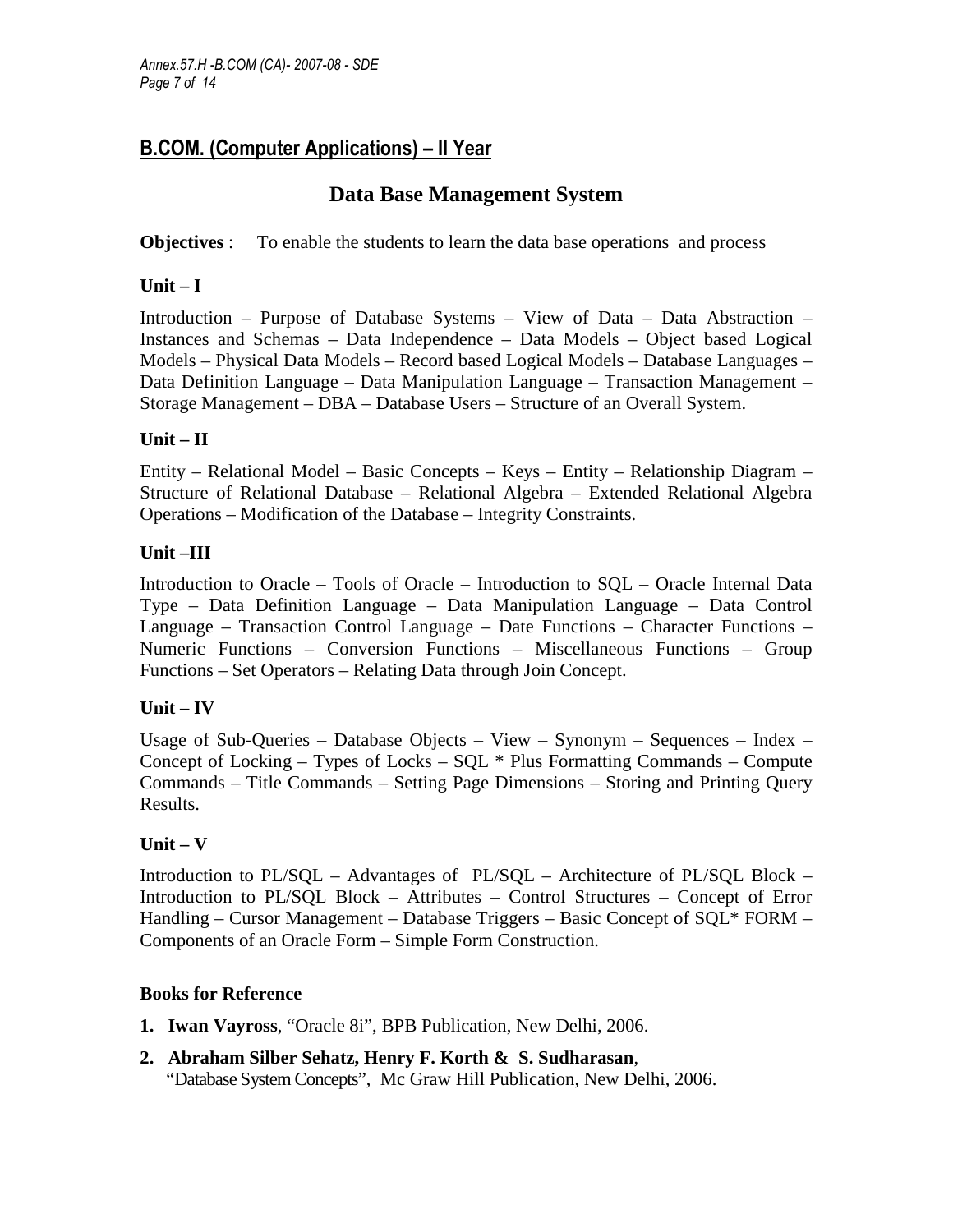#### **C++**

**Objectives :** To promote the knowledge of OOPs Concepts through C++.

### **Unit – I :**

OOPs, A New Paradigm – Evaluation of Programming Paradigm – Objects – Classes – Multiple Viewing of the Same Object – Encapsulation and Data Abstraction – Inheritance – Delegation – Object Composition – Polymorphism – Message Communication – Popular OOPs Languages – Merits and Demerits of OOPs Methodology – Application of OOPs.

### **Unit – II**

Application of C++ - Structure of C++ Program – Tokens, Expression -Basic Data Types – Symbolic Constants – Declaring Data Types - Reference Variables – Operator in C++ - Scope Resolution Operator – Expressions and Implicit Conversions – Control Structures – Functions in C++ - Call by Reference – Call by Value – Inline Functions – Default Arguments – Constant Arguments – Classes and Objects – Defining Member Functions – Nesting Member Function – Private Member Function – Static Member Function.

### **Unit – III**

Array of Objects – Friend Function – Returning Objects – Constant Member Function – Pointer to Members – Constructors with Default Arguments – Copy Constructor – Dynamic Constructor – Destructor – Operator Overloading and Type Conversions – Rules for Operator Overloading – Function Overloading – Function Overloading with Arguments – Special Features of Function Overloading.

### **Unit – IV**

Inheritance – Single Inheritance – Types of Base Classes – Types of Derivation – Public – Private – Protected Inheritance – Multilevel Inheritance – Multiple Inheritance – Hierarchical Inheritance – Hybrid Inheritance – Polymorphism – Virtual Functions – Pure Virtual Function –Pointer to Derived Classes.

### **Unit – V**

Managing Console I/O Operations – C++ Streams – Stream Classes – istreams, ostreams, ioStream, fstream, ifstream, ofstream, filebuff, istrstream, ostrstream – Unformatted I/O Operation – Classes for File Stream Operations – Opening and Closing a file.

- 1. **E. Balagurusamy, "**Object Oriented Programming with C++ ", Tata McGraw-Hill Publishing Company Limited, New Delhi, 2003.
- 2. **D.Ravichandran, "**Programming with C++", Tata McGraw-Hill Publishing Company Limited, New Delhi, 2002.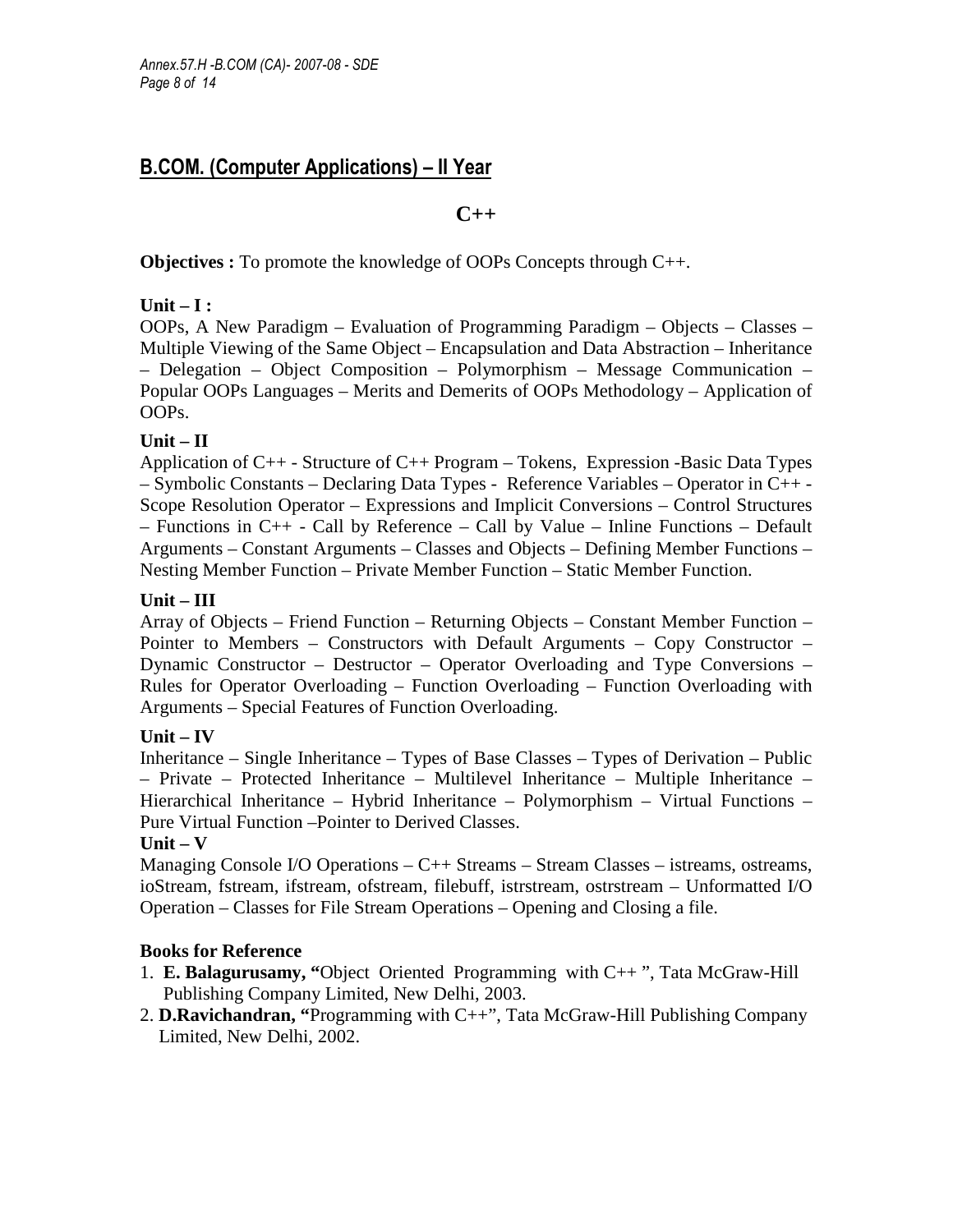### **Computer Application Practical II**

### **Oracle**

- 1. Create a table Student with the fields Register Number, Student Name. Create another table Marks with fields Register number, Marks of 3 subjects. Join these two tables and display all the above information.
- 2. Create an employee record.
- 3. Create a table customer with fields Customers number, name, address, city, pin code and insert 10 values. Perform Select, Update and delete operations for the table customer details
- 4. Write a PL/SQL Block to print natural numbers up to n.
- 5. Write a PL/SQL Block to print the number in reverse order.
- 6. Write a PL/SQL Block to check whether the number is even or odd.
- 7. Write a PL/SQL block to print the Fibonacci series.

### **C++**

- 1. Write a program to sum the first N prime numbers.
- 2. Write a program to check whether the given year is a Leap year or not.
- 3. Solve a quadratic equation for all types of roots.
- 4. Write a Program for Counting vowels, consonants and white space.
- 5. Find out the numbers of palindromes in a given sentence.
- 6. Write a program to exchange the contents of two variables using a call by value.
- 7. Create a Program to read the student details from the key board and to display the result on the screen using Single Inheritance Concept.
- 8. Write a Program to find the square of a given number using Function Overloading.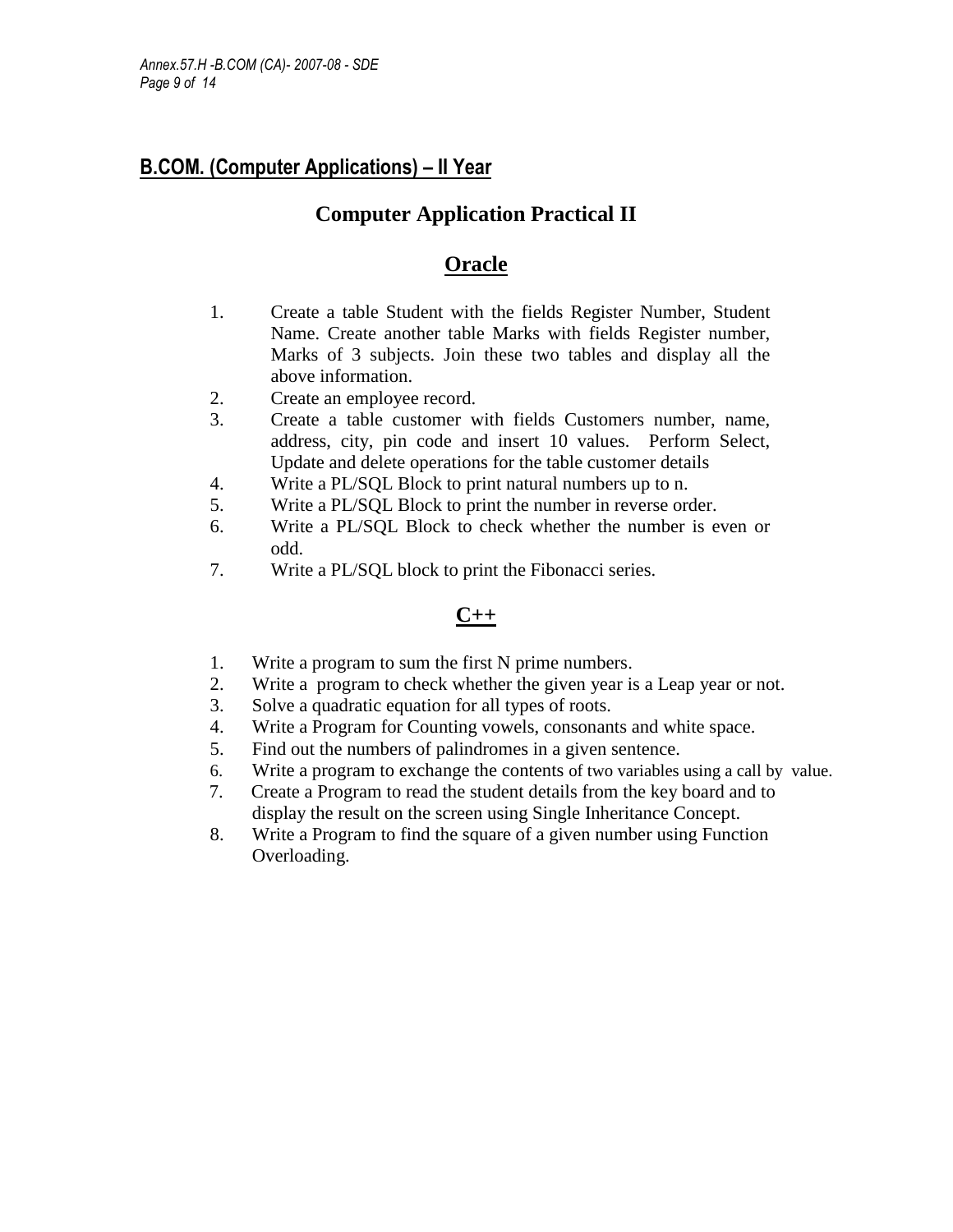### **Cost and Management Accounting**

**Objectives :** To expose the students to the concepts and the tools used in Cost and Management Accounting.

### **Unit - I**

Cost and Management Accounting – Definition - Meaning – Objectives - Scope - Relationship with Financial Accounting - Limitations - Elements of Cost - Cost Sheet - Tender or Quotations

### **Unit - II**

Materials - Levels of Inventory – EOQ - Methods of Valuing Material Issues –FIFO – LIFO - Labour - Systems of Wage Payment - Time Rate - Piece rate - Taylor, Merrick, Piece Rate System - Incentive Schemes - Halsey – Rowan - Overheads – Classification – Allocation, Apportionment & Absorption of Overheads - Methods of Absorption of Factory Overheads

### **Unit - III**

.Funds Flow Analysis – Cash Flow Analysis.

### **Unit - IV**

 Budgetary Control – Flexible Budget – Sales Budget – Cash Budget **-** Production Budget – Purchase Budget.- Working Capital - Sources of Working Capital - Estimates of Working Capital Requirements.

### **Unit - V**

Marginal Costing – Break Even Analysis – Applications of Marginal Costing Techniques – Determination of Sales Mix – Key Factor – Make or Buy Decision (Simple Problems Only).

**Distribution of Marks:** Theory-20% Problems-80%

### **BOOKS FOR REFERENCE**

| 1. Cost Accounting                                                 | - S.P. Jain & K.L.Narang,      |
|--------------------------------------------------------------------|--------------------------------|
| 2. Cost Accounting Principles and Practice                         | - S.P. Iyyangar,               |
| 3. Cost Accounting                                                 | - V.KSaxena & C.D.Vashist,     |
| 4. Cost Accounting                                                 | - M.N.Arora,                   |
| 5. Management Accounting and Financial Control - S. N. Maheshwari, |                                |
| 6. Management Accounting                                           | - R.K. Sharma Shashi K. Gupta, |
| 7. Management Accounting                                           | - Sharma and Gupta             |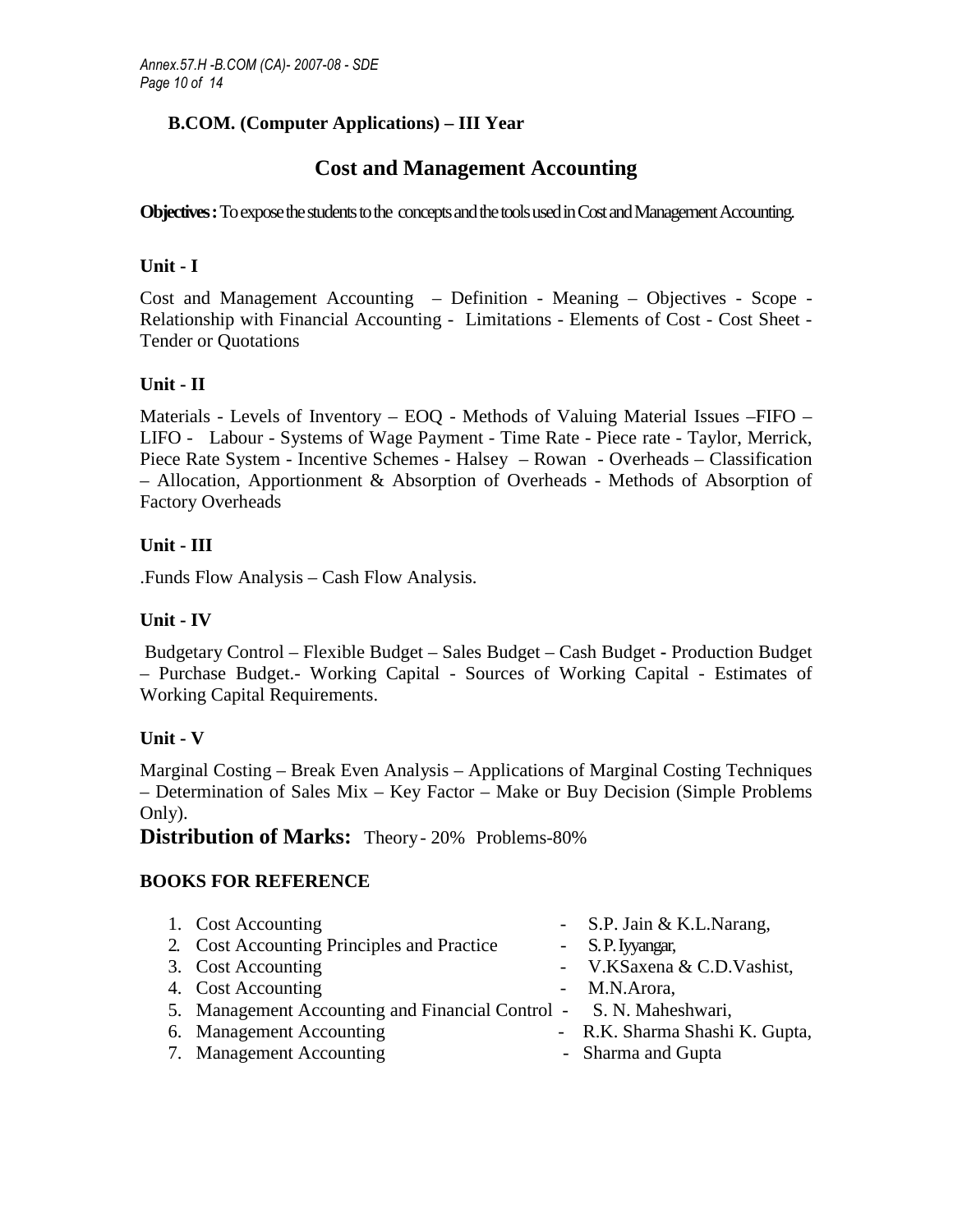### **Business Management**

**Objectives :** To make the students to understand the conceptual frame work of Business Management.

### **UNIT-I**

Nature and Scope of Management Process – Management Science, Art – Development of Management – Scientific Management – Planning; The meaning and purpose of Planning – Steps in Planning – Types of Planning – Objectives and Policies- Decision making: Process of Decision making - Types of Decisions - Problems involved in Decision making.

### **UNIT II**

Organization: Types of Organization – Organizational structure – Span of Control – Delegation: Delegation and Decentralization – Line and Staff relationship.

### **UNIT-III**

Directing: Nature and Purpose of Directing – Controlling – Need for Controlling – Meaning and importance of Controls – Control process – Budgetary and Non-Budgetary Controls – Case studies.

### **UNIT-IV**

 Staffing: Sources of Recruitment – Maslow's Theory of Motivation – Communication – Types and Channels of Communication.

### **UNIT-V**

Leadership – Functions and Types – X, Y and Z Theories – Qualities of a good Leader – Decision making – Traditional and Modern Techniques and Steps involved.

- 1. Dinkar Pagare----Principles of Management----Sultan Chand & Sons
- 2. C.N.Sontakki----Principles of Management----Kalyani Publications
- 3. S.A.Sherlekar----Priciples of Business Management----Himalaya Publishing House
- 4. Gulshan and Lallan Prasad--Management -Principles and Practice--S.Chand & Co.,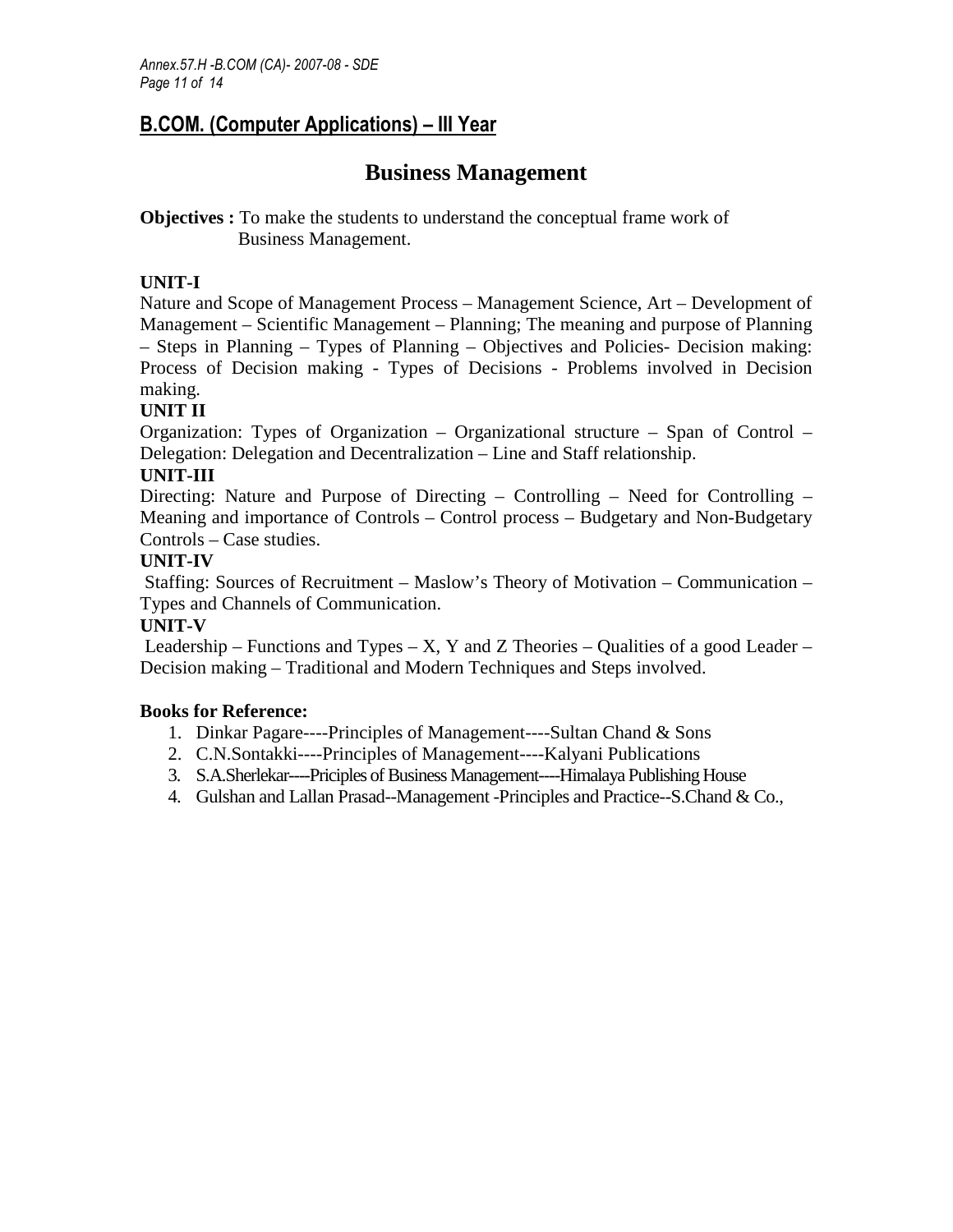## **Business Statistics**

**Objectives:** To promote the skill of applying statistical techniques in business.

### **Unit – I**

Meaning and Scope of Statistics – Characteristics and Limitations – Presentation of Data by Diagrammatic and Graphical Methods - Measures of Central Tendency – Mean, Median, Mode, Geometric Mean, Harmonic Mean.

### **Unit - II**

Measures of Dispersion and Skewness – Range, Quartile Deviation and Standard Deviation – Pearson's and Bowley's Measures of Skewness.

### **Unit - III**

Simple Correlation – Pearson's coefficient of Correlation – Interpretation of Co-efficient of Correlation – Concept of Regression Analysis – Coefficient of Concurrent Deviation.

### **Unit – IV**

Index Numbers (Price Index Only) – Method of Construction – Wholesale and Cost of Living Indices, Weighted Index Numbers – LASPEYRES' Method, PAASCHE'S Method, FISHER'S Ideal Index. (Excluding Tests of Adequacy of Index Number Formulae).

### **Unit - V**

Analysis of Time Series and Business Forecasting – Methods of Measuring Trend and Seasonal Changes (Including Problems)

Methods of Sampling – Sampling and Non-Sampling Errors (Theoretical Aspects Only)

### **NOTE Distribution of Marks :** Theory : 20 % Problems- 80%

- 1. **Navanitham, P.A., "**Business Mathematics and Statistics", Jai Publishers, Trichy, 2004.
- 2. **S.P. Gupta,** "Statistical Methods".
- 3. **M. Sivathanu Pillai, "**Economic and Business Statistics".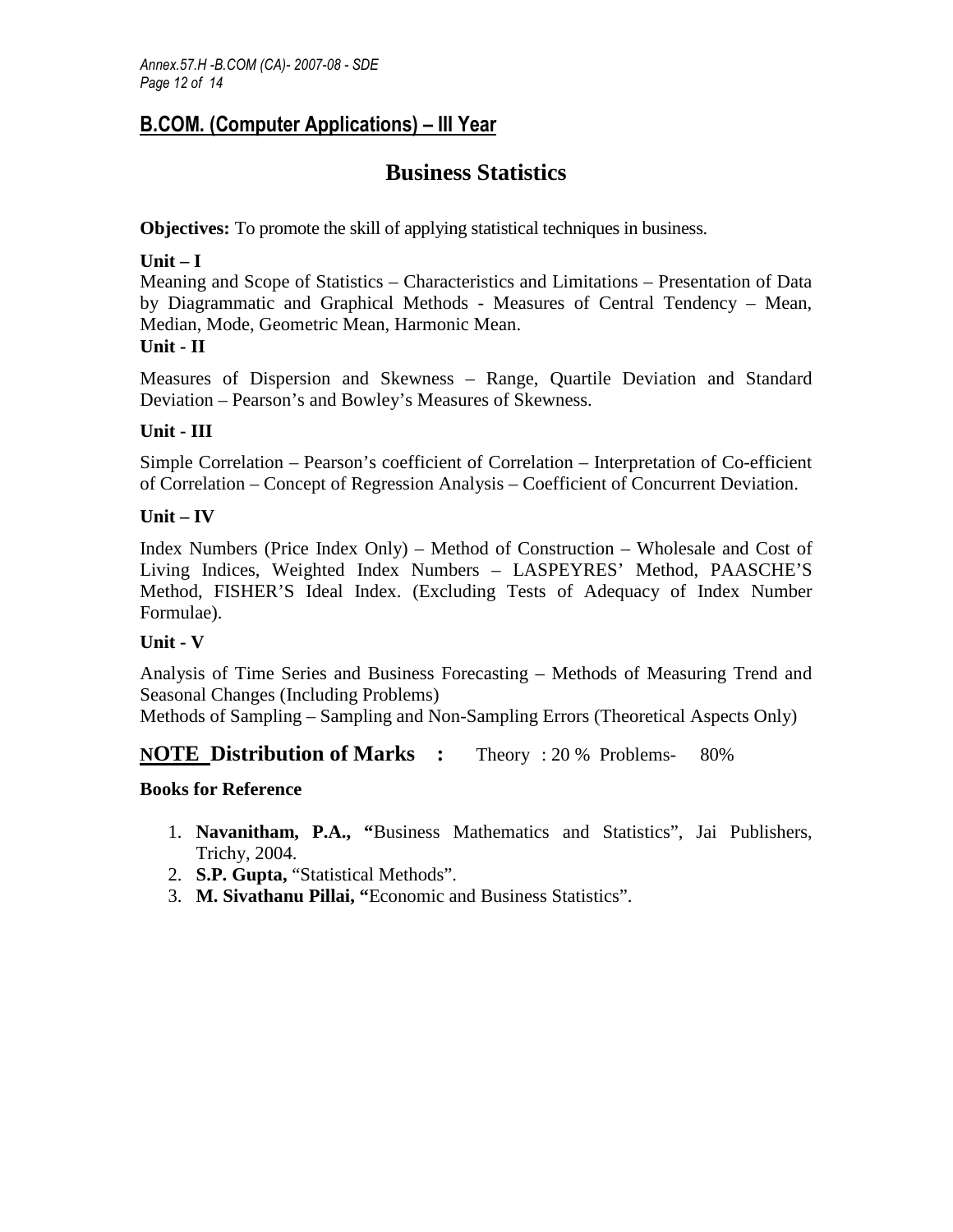### **Software Development and Visual Basic**

**Objectives :** To enable the students to develop a front end tool for Customer Interaction in Business.

### **Unit – I**

Introduction – Client/Server – Benefits of Client/Server – Downsizing – Upsizing – Right sizing – Client/Server Models – Distributed Presentation – Remote Presentation – Remote Data – Distributed Logic – Distributed Data – Client/Server Architecture – Technical Architecture – Application Architecture – Two Tier Architecture – Three Tier Architecture OLTP & n Tier Architecture.

### **Unit – II**

Introduction to Visual Basic – Steps in VB Application – Integrated Development Environment (IDE) – Menu Bar – Tool Bar – Project Explorer Window – Property Window – Toolbox – Properties, Methods and Events – Event Driven Programming – Working with Forms - Variables – Scope of Variables – Constants – Data Types. **Unit – III** 

Functions – Procedures – Control Structure **:** If - Switch – Select – For – While – Do While - Arrays – User Defined Data Types – Data Type Conversions - Operators – String Functions – Date and Time Functions.

**Unit – IV** 

Creating and Using Standard Controls: Form, Label, Text box, Command Button, Check Box, Option Button, List Box, Combo Box, Picture Box, Image Controls, Scroll Bars – Drive List Box – Directory List Box - Time Control, Frame, Shape and Line Controls – Control Arrays – Dialog Boxes - Single Document Interface (SDI) – Multiple Document Interface (MDI) – Menus – Menu Editor – Menu Creation. **Unit – V** 

Data Controls – Data Access Objects (DAO) – Accessing and Manipulating Databases – Recordset – Types of Recordset – Creating a Recordset – Modifying, Deleting Records – Finding Records - Data Report – Data Environment – Report - Designer – Connection Object – Command Object – Section of the Data Report Designer – Data Report Controls.

- 1. **Steven Holzner,** "VB 6 Programming Black Book", Dream Tech Press, New Delhi, 2002.
- **2. N. Krishnan & N. Saravanan**, "Visual Basic 6.0 in 30 days", Scitech Publications, (India) Pvt Ltd., Chennai, 2004.